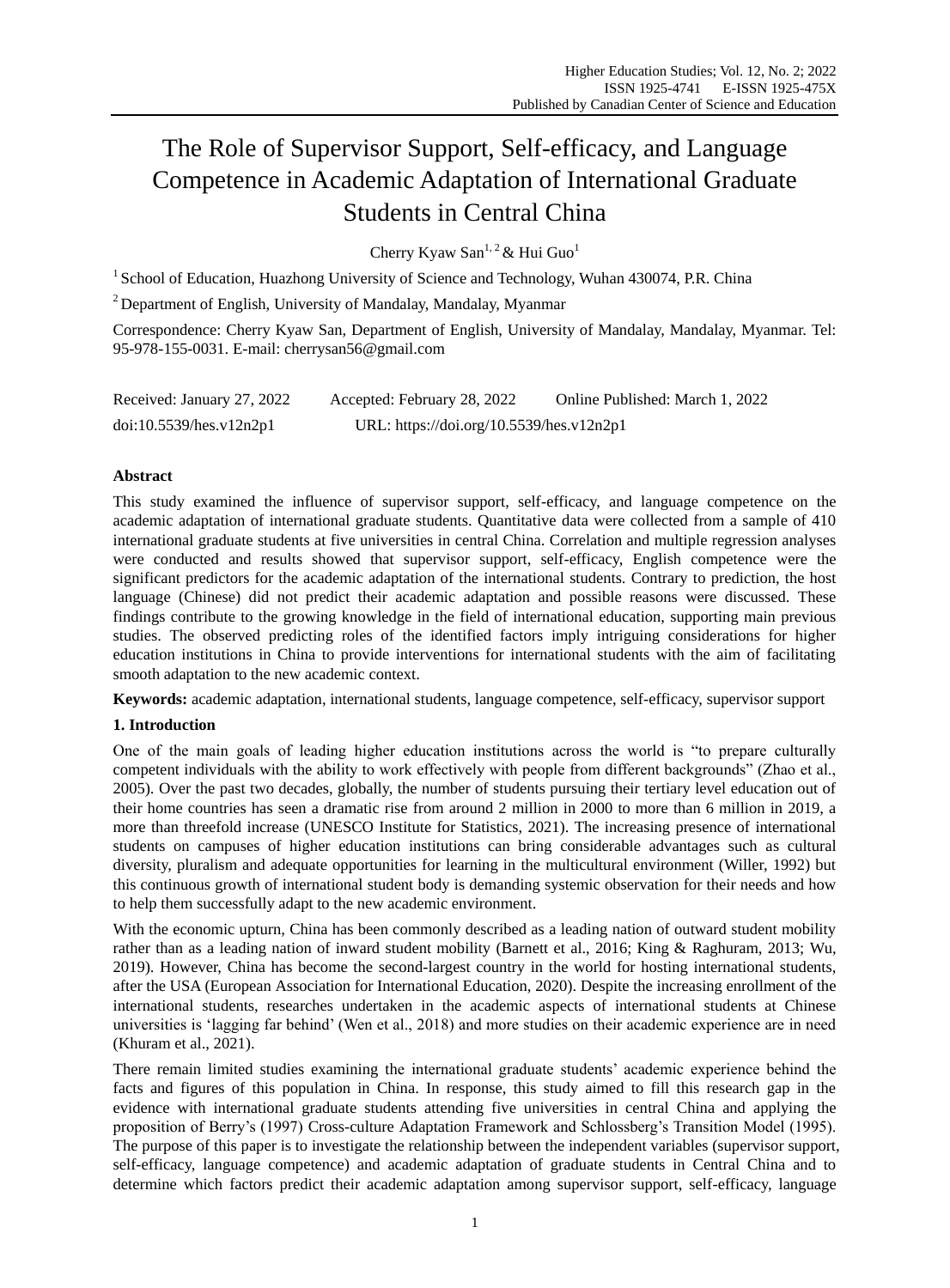competence.

## **2. Literature Review**

## *2.1 Theoretical Background*

According to Berry (2005), adaptation can be generally defined as "the relatively stable changes that take place in an individual or group in response to external demands" and it is also "multifaceted" (p.709). Based on the prior studies, Yu and Wright (2016) identified four domains of adaptation problems experienced by international students: environmental; socio-cultural; academic; and psychological. Berry (1997) also maintains that language competence and support from the host society such as supervisor support from the host academic community can influence individual international student"s academic adaptation process. Schlossberg, et al. (1995) postulates that four potential resources, namely, *situation*, *self*, *support* and *strategies* are contributing factors the individual's behavioral and learning change. Hence, Berry's (1997) Cross-culture Adaptation Framework and Schlossberg"s Transition Model (1995) suggest that international students" academic adaptation can be influenced by supervisor support, self-efficacy, and language competence.

## *2.2 Supervisor Support*

Supervisor support can be defined as the support provided to research candidates by supervisors in terms of experience and mentoring skills (De Clercq et al., 2019; Hadi & Muhammad, 2019). Previous studies have provided some evidences that substantiate the relationship between supervisor support and academic adaptation (e.g., Elliot & Kobayashi, 2019; Hussain & Shen, 2019; Khuram et al., 2021; Wisker, 2005; Yu, & Wright, 2016). Regarding the empirical studies on supervisor support and academic adaptation, Yu and Wright (2016) explored the socio-cultural adaptation, academic adaptation and satisfaction of international research students in Australia, using qualitative approaches. They reported that relationship and communication with supervisors was a core challenge for international graduate students" academic adaptation and success. In addition, more than half of the participants revealed that they obtained inadequate supervisor support to assist them for their academic adaptation. In addition, Elliot and Kobayashi (2019) conducted a qualitative study and highlighted that supervisor support plays an essential role in facilitating international doctoral students' adaptation into the new academic context. Correspondingly, some scholars (Hussain & Ali, 2019; Hussain & Shen, 2019) illustrated that supervisor's guidance as part of university support helped students cope with academic barriers, resulting in successful academic adaptation of international students in China.

## *2.3 Self-efficacy*

Self-efficacy generally refers to evaluation by individuals about their capability to reach their ultimate goals (Bandura, 1977, 1997, 2012). Self-efficacy is one of the psychological characteristics that contributes to the student adaptation to a new academic context (Anderson et al., 2012). Previous studies pointed out that self-efficacy played a key role in influencing students' potential for academic adaptation (For instance, Abood et al., 2020; Cordeiro & Lobo, 2016; Thomas et al., 2009; Valenti & Faraci, 2021; Yang & Lee, 2017). Thomas, et al. (2009) examined the association among self-efficacy, motivation, and academic adaptation of African American female students studying in the U.S. Findings revealed that self-efficacy significantly and positively predicted academic adaptation. Likewise, Cordeiro and Lobo (2016) found the positive relationship between self-efficacy and academic adaptation. Similar findings were reported by Yang and Lee (2017) who determined the association between the perceived creative learning self-efficacy and career maturity with the mediating role of academic adaptation. The results indicated that self-efficacy was significantly correlated with academic adaptation.

## *2.4 Language Competence*

A growing body of literature has illuminated language competence as one of the barriers to international students for smooth adaptation to the host academic culture (Berry, 1997; Robertson et al., 2000; Kim, 2001; Yu & Wright, 2017). In the current age of globalization, English language competence has been considered as a basic requirement for pursing tertiary education abroad as most of the leading universities worldwide offer English-medium degree programs for international students (Dentakos et al., 2017; Hsu, 2011; Son & Park, 2014).

Unquestionably, one of the most supporting factors for successful communication with the receiving community is the host language competence (Masgoret, 2006). Many studies have agreed that one"s level of host language competence is associated with overall adaptation to the new society (Cheung, 2013; Galloway & Jenkins, 2005; Masgoret, 2006; Perrucci & Hu, 1995; Yu, 2016). For example, Cheung (2013) investigated language, socio-cultural, academic and financial adjustments of mainland Chinese students in Hong Kong. The results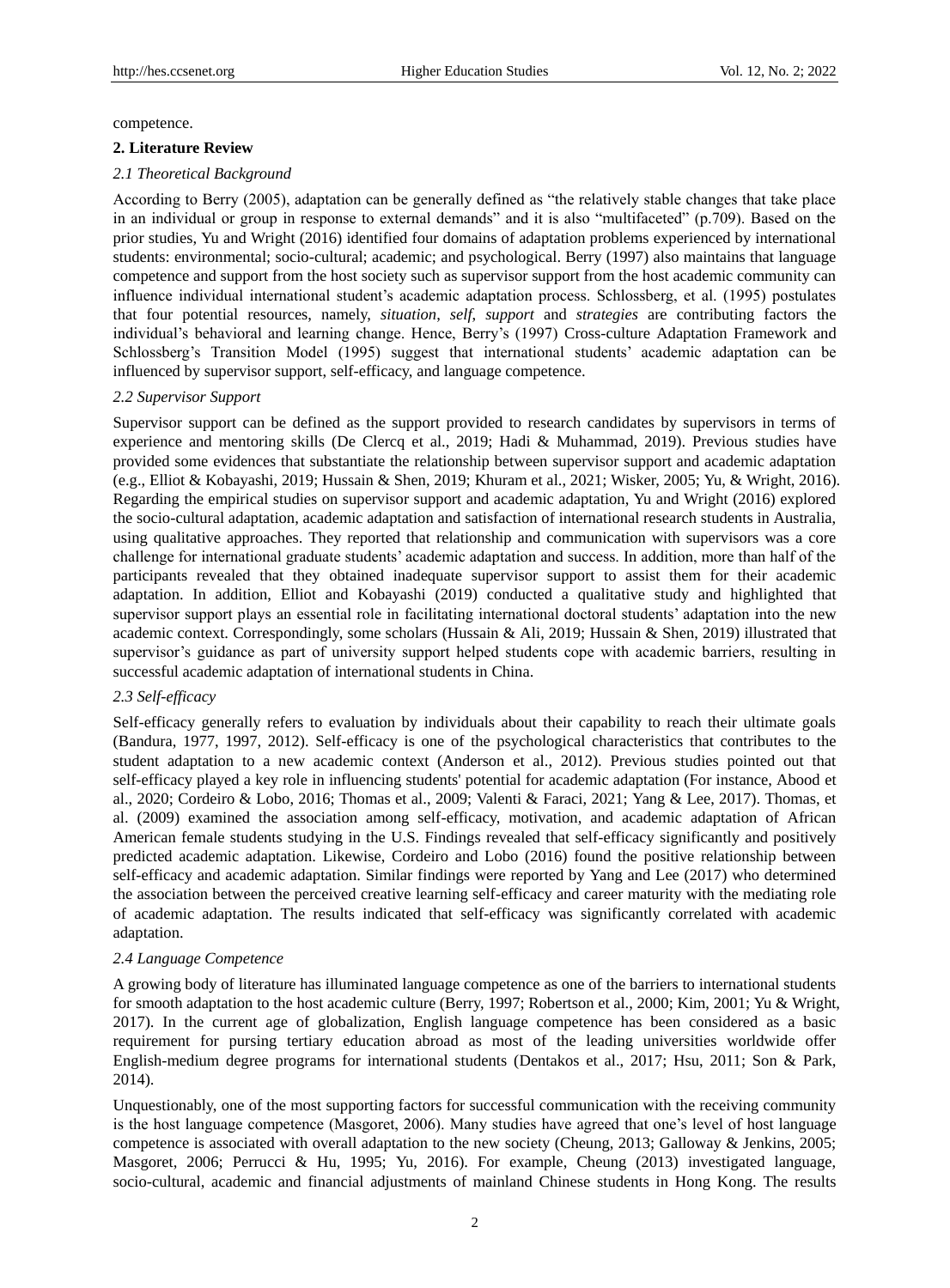reported that language is the major barrier for them, and they experienced English language difficulties in the academic context and host language (Cantonese) difficulties in the social setting. It is noted that competence in English and the host language is required for smooth adaptation to the new environment.

# *2.5 The Current Study*

To the best of our knowledge, the relationship between the independent variables (supervisor support, self-efficacy, language competence) and academic adaptation of graduate students has not been examined in a unique study sample of international graduate students in the context of China. Grounded in the proposition of Berry's (1997) Cross-culture Adaptation Framework and Schlossberg's Transition Model (1995), and based on the prior empirical findings, the present study aims at testing the hypotheses as follows:

Hypothesis 1 (H1): There is a positive relationship between the independent variables (supervisor support, self-efficacy, language competence) and academic adaptation of international graduate students.

Hypothesis 2 (H2): Supervisor support, self-efficacy, language competence significantly predict the academic adaptation of international graduate students.

## **3. Method**

## *3.1 Participants and Setting*

The sample comprised 410 international graduate students enrolled in five universities in Wuhan, China: Central China Normal University, China University of Geosciences, Wuhan; Huazhong University of Science and Technology, Wuhan University, and Wuhan University of Technology. Sample characteristics were male (52%) and female  $(48\%)$ ; age range  $(25 \text{ to } 41 \text{ and above})$ ; master's students  $(30\%)$  and doctoral students  $(70\%)$ . The participants were from the following regions: East and South Asia (69%); Africa (20%); Middle East (5%); Europe (4%); America (0.5%) and missing data (1%). Study fields of these students were Science, Engineering & Technology (52%), and Humanities & Social Sciences (48 %). In addition, 81% of the participants enrolled in English-medium degree programs and 19% in Chinese-medium programs. Regarding year of study, 10% of them are in their first year, 29% in second year, 36% in third year and 25% in fourth year and above.

## *3.2 Measures*

## 3.2.1 Supervisor Support

We utilized the 9-item Supervisor Support Scale developed by Hadi and Muhammad (2019) based on the previous researches (e.g., Abdullah & Evans, 2011; Arabaci & Ersozlu, 2010; Hadi & Muhammad, 2017), being reported as a reliable and valid scale. Sample items include: "My supervisor regularly gives feedback on my performance."; and "My supervisor has the skills and necessary subject knowledge to adequately support my research." In the present study, scores from this scale achieved a Cronbach's  $\alpha$  of 0.93.

## 3.2.2 Self-efficacy

We employed the 9-item Self-efficacy Scale developed by Hadi and Muhammad (2019) based on the previous researches (e.g., Abdullah & Evans, 2011; Arabaci & Ersozlu, 2010; Hadi & Muhammad, 2017), being reported as a reliable and valid scale. Sample items include: "I can always manage to solve difficult problems if try hard enough."; and "I am confident that I could deal efficiently with unexpected events." In the present study, scores from this scale achieved a Cronbach's  $\alpha$  of 0.74.

## 3.2.3 Language Competence

Participants evaluated their overall English and the host language (Chinese) level via one self-reported item for each language, ranging from  $1 = 'V$ ery Weak' to  $5 = 'Executelet'.$ 

## 3.2.4 Academic Adaptation

Academic Adaptation Scale ( $\alpha = .82$  in Cemalcilar et al., 2005) and ( $\alpha = 0.86$  in Hsu, 2011) involves eight items to measure international students" Academic Adaptation, being reported as a reliable and valid scale. Sample items include: "I have good communication with faculty and with fellow students in my program."; and "I feel that my grades accurately show my academic ability in this program." In the present study, scores from this scale achieved a Cronbach"s α of 0.86.

## *3.3 Procedure*

International graduate students who have lived and studied in China for at least one semester were invited to participate in the online survey via international student WeChat groups of five universities in central China. The individual participants provided online written consent. They received an online cover letter, accompanying the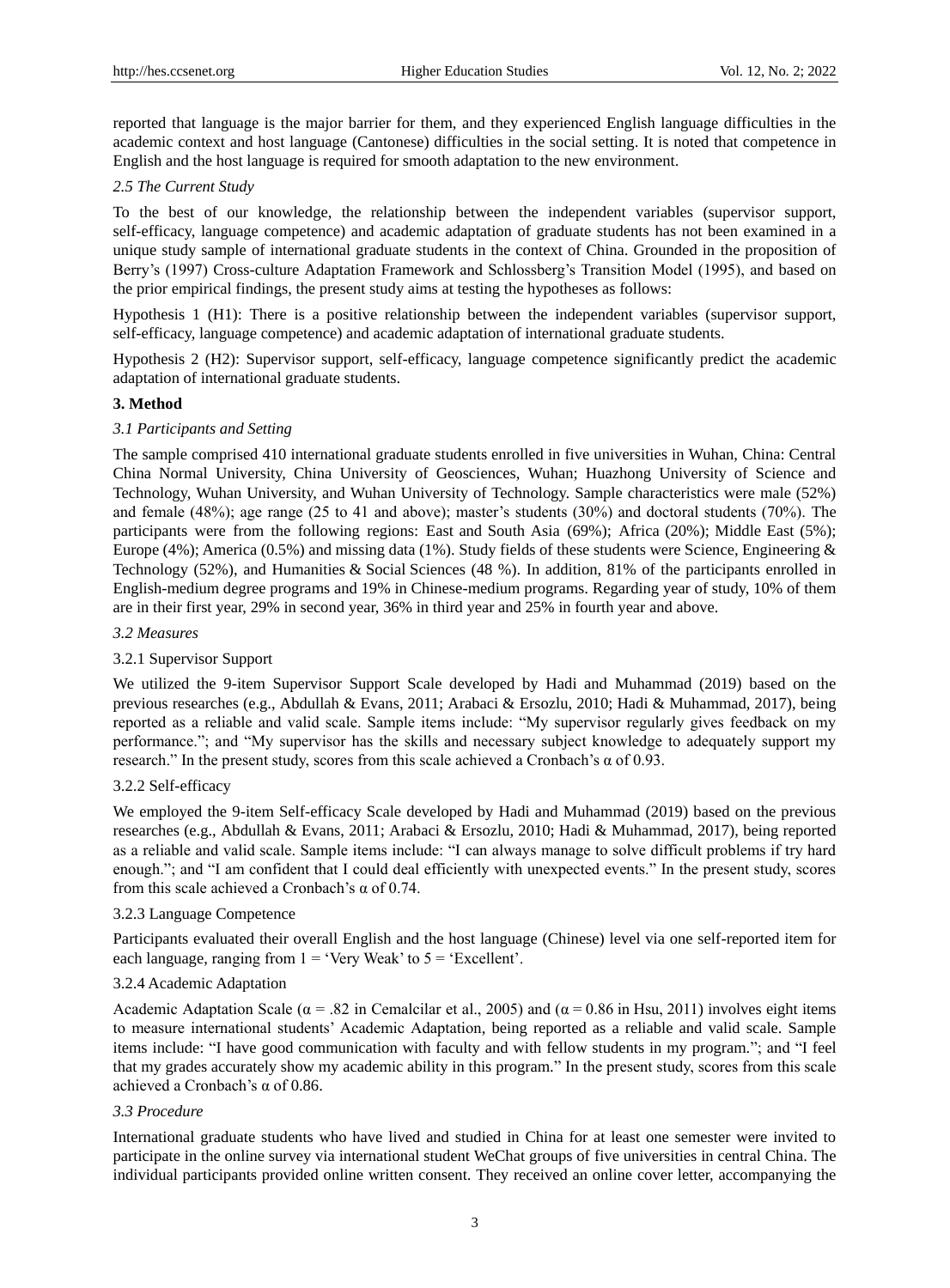survey, stating the purpose of the research, and assuring them that their information would be confidential and anonymous utilized only for academic purposes.

#### *3.4 Data Analysis*

Preliminary analyses for outliers and influential cases, normality, multicollinearity, and homoscedasticity were performed before the main analysis. This assessment brought down the valid response number from 422 to 410. Descriptive analysis was done for each instrument to investigate the levels of the observed factors. The correlation analysis was performed using Pearson product-moment to examine the relationship between the independent variables and the outcome variable. After that, a multiple regression analysis was computed to assess how well supervisor support, self-efficacy, and language competence predicted the level of academic adaptation of graduate students. Data analyses were conducted by using IBM SPSS (version 26).

#### **4. Results**

Prior to the main data analysis, the outliers and influential cases were identified and removed from the data using box-and-whisker plots. After that, all the measured variables were checked for skewness. The skewness values for the study variables are less than +/- 1 so the data can be assumed normally distributed as stated by Morgan and colleagues (2019). Multicollinearity can be a problem if the VIF values of predictor variables are more than 10 (Myers, 1990) but in this study, the VIF scores for all the independent variables were in the acceptable range. Homoscedasticity was examined using bivariate scatter plot matrices before performing the statistical analyses and the assumption was met.

#### *4.1 Relationship between the Independent Variables and Academic Adaptation*

Table 1. Mean, Standard Deviation, Skewness and Correlation Analysis of Study Variables

| Variable               | М    | SD       | <b>Skewness</b> |                          |            |        |          |
|------------------------|------|----------|-----------------|--------------------------|------------|--------|----------|
| 1. Academic Adaptation | 3.79 | .82 -.44 |                 | 45***                    | $50***$    | .03    | $.16***$ |
| 2. Supervisor Support  | 4.00 |          | $.84 - .65$     | $\overline{\phantom{0}}$ | $22***$    | $-.09$ | $-.08$   |
| 3. Self-efficacy       | 3.89 |          | $.79 - 13$      |                          | $\sim 100$ | $-.03$ | $19***$  |
| 4. Chinese Competence  | 2.77 | .99      | .03             |                          |            |        | $22***$  |
| 5. English Competence  | 4.10 | .78      | $-.62$          |                          |            |        | -        |

Note. \*\*\* =  $p < .001$ .

The correlation analysis was performed using Pearson product-moment to determine the relationship between the independent variables (supervisor support, self-efficacy, language competence) and academic adaptation of international graduate students. Table 1 shows that among the four independent variable, supervisor support, self-efficacy, and English competence were significantly correlated with academic adaptation ( $r = .45$ ,  $r = .50$ ,  $r = .50$ ) = .16 respectively). However, there was no significant relationship between Chinese competence and academic adaptation. So, these results partially support Hypothesis 1.

#### *4.2 Factors Predicting Academic Adaptation*

Table 2. Simultaneous Multiple Regression Analysis Summary for Supervisor Support, Self-efficacy, Chinese Competence, and English Competence Predicting Academic Adaptation (*N* = 410)

| Variable                  |      | SEB  |          |
|---------------------------|------|------|----------|
| <b>Supervisor Support</b> | .29  | .03  | $.38***$ |
| Self-efficacy             | .48  | .05  | $.40***$ |
| <b>Chinese Competence</b> | .23  | .19  | .05      |
| <b>English Competence</b> | .63  | .25  | $.10*$   |
| Constant                  | 1.63 | 1.92 |          |

Note.  $R^2 = .38$ ;  $F(4,405) = 63.53, p < .001$ 

\*\*\*  $= p < .001$ ,  $* = p < .05$ .

Multiple regression was computed to examine the best linear combination of supervisor support, self-efficacy, Chinese competence, and English competence for predicting academic adaptation. This combination of variables significantly predicted academic adaptation,  $F(4,405) = 63.53$ ,  $p < .001$ , with all variables significantly contributing to the prediction except Chinese competence. The adjusted R squared value was .38. This indicates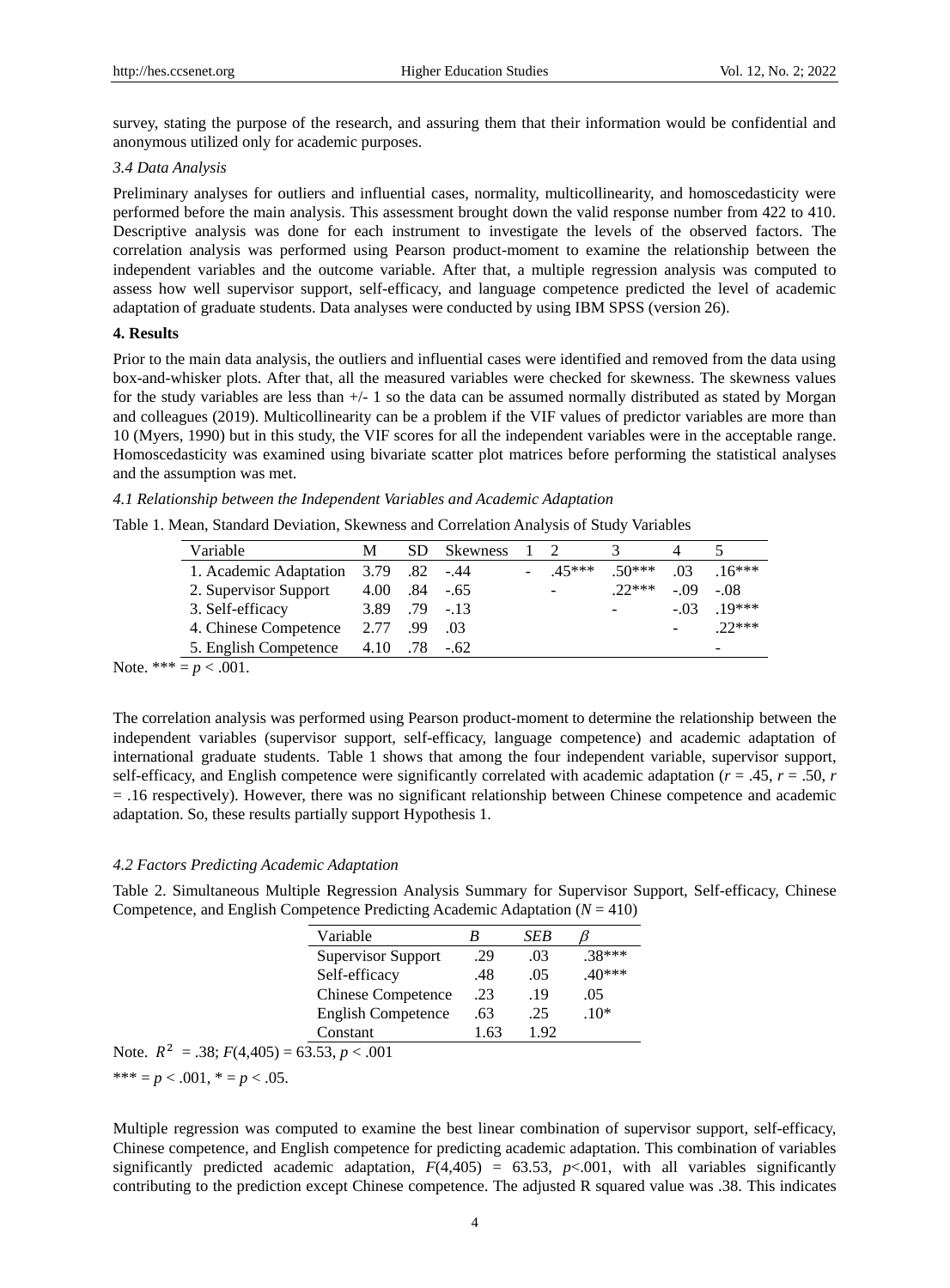that 38% of the variance in academic adaptation was explained by the model. This is a large effect as suggested by Cohen (1988). According to Table 2, it is suggested that self-efficacy contributes most to predicting academic adaptation and that receiving high level of support from supervisors and having high level of English competence also contribute to this prediction. As supervisor support, self-efficacy, and English competence were significant predictors for academic adaptation so Hypothesis 2 was partially supported.

## **5. Discussion**

The current study investigated the relationship between the independent variables (supervisor support, self-efficacy, language competence) and academic adaptation, and determined the possible predictors for academic adaptation. The findings supported the proposed hypotheses, except for the correlation and predicting effect of Chinese competence on academic adaptation.

In the present study, a strong positive correlation was found between supervisor support and academic adaptation, and additionally, this support factor positively and significantly predicted the academic adaptation. These results are in line with previous studies (Elliot & Kobayashi, 2019; Hussain & Shen, 2019; Wisker, 2005; Yu, & Wright, 2016). Theses researchers observed that good relationship with and support from supervisors were extremely important for international students" adaptation to a new academic culture. Yu and Wright (2016) reported that around half of the participants in their qualitative study received insufficient support from their supervisors and this type of support was given the greatest weight for their successful academic adaptation. Furthermore, the research by Elliot and Kobayashi (2019) strongly endorsed that supervisors" positive outlook of their role in bridging academic cultures can substantially contribute to students" academic adaptation, leading to academic fulfillment and success.

In compliance with our expectation, self-efficacy was found to have a positively strong association with academic adaptation and it was the best predictor for the academic adaptation among the four contributing factors. These findings are aligned with the previous researches (Cordeiro & Lobo, 2016; Thomas et al., 2009; Valenti & Faraci, 2021; Yang & Lee, 2017). Valenti and Faraci (2021) assume that self-efficacy is likely to enormously influence university adjustment including the facet of academic adjustment because students with a high level of self-efficacy incline to feel able to resolve difficulties with low stress level.

With regard to language competence, positive and significance correlation was found between English competence and academic adaptation. In addition, English competence significantly predicted academic adaptation which is in conformity with the prior studies (Berry, 1997; Robertson et al., 2000; Yu & Wright, 2017). In a similar view, Cheung (2013) concluded that limited English competence creates academic difficulties for international mainland Chinese students at the initial stage of their study in Hong Kong. However, in the present study, most of the participants were in their second year of graduate studies and above, and English competence was found to predict the academic adaptation. Furthermore, Hussain and Shen (2019) who qualitatively explored the academic adaptation of international students reported that these students faced difficulties in academic writing in English in the context of China.

Surprisingly, Chinese competence did not report the statistically significant correlation and prediction on academic adaptation although some scholars have proved that an individual"s level of competence in the language of the receiving community is associated with overall adaptation to the new context (Galloway & Jenkins, 2005; Masgoret, 2006; Yu, 2016). This may be because most of the participants in this study enrolled in the English-medium degree programs at Chinese universities. Therefore, English competence seems to impact their academic adaptation rather than Chinese proficiency. In addition, this study emphasizes the academic aspect of the adaptation and if it investigated the role of the host language in the socio-cultural adaptation, the findings may have been different.

Regarding practical implication, interventions should be developed, specifically targeting international students' sense of their ability to reach their academic goals as the findings revealed that self-efficacy was the best predictor for academic adaptation. In accordance with self-efficacy theory (Bandura & Adams, 1977), offering opportunities for students to be involved in goal-setting activities via workshops and seminars may assist them to strengthen their self-efficacy beliefs. With the encouragement of setting attainable short-term or proximal goals, their self-efficacy beliefs are likely to be increased and then academic adaptation. Striving for and reaching such achievable goals may help students attain their long-term goal of academic accomplishment, and then the ultimate goal of degree completion. Behavioral modeling and the emotional support from peers and supervisors can help them develop their self-efficacy and succeed academically (Thomas et al., 2009).

As supervisor support was found to largely contribute to students" academic adaptation, Chinese higher education institutions should set their focus on providing supervisor training in student support in terms of mentoring and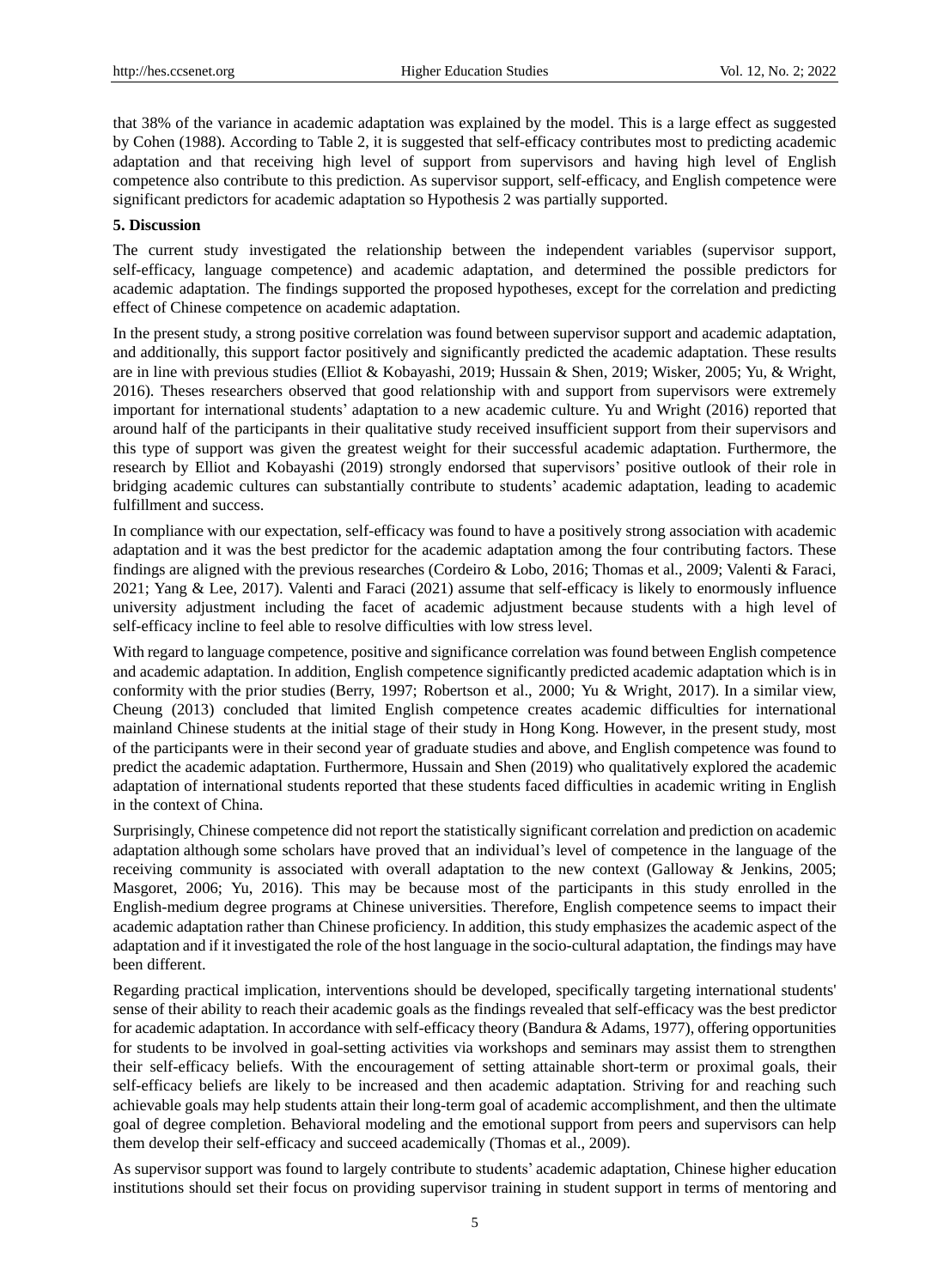intercultural skills like "understanding alternative rationale for other ideas, intentions and behaviors" (Elliot & Kobayashi, 2019). In addition, supervisor support is of benefit for graduate students who can obtain some constructive suggestions from supervisors such as how to publish in peer reviewed journals and how to successfully complete their graduate degree (O"Keeffe, 2020). Moreover, Hussain and Ali (2019) reported that international doctoral students expected close interaction between supervisors and supervisees, constructive feedback, careful guidance and team work to be supported by their supervisors.

The next factor that influences the academic adaptation of international students is English language competence. Given this result, offering institutional support programs and services on English language skills may be a way to enhance the English proficiency and ultimately increase the academic adaptation. Furthermore, English support programs for international students in specific fields of study (e.g., engineering, natural science, and social sciences) should be operated apart from general English language support services (Martirosyan, 2019).

#### *5.1 Limitation and Suggestions for Further Study*

The current study has some shortcomings that need to be addressed in future studies. Firstly, the study data were cross-sectional so longitudinal data would offer intriguing insights into how to improve academic adaptation of international students across time. Secondly, the findings are generated from self-reported data, which may include social desirability of the participants. Thirdly, this study did not consider further factors such as cultural backgrounds, socio-economic status, and academic performance of the participants. Hence, it is recommended that future researches should include these factors to predict academic adaptation of international students.

#### **6. Conclusion**

The present study reflects a further understanding of academic adaptation among international graduate students studying at Chinese universities, making a contribution to the existing literature on identifying influencing factors for academic adaptation in the field of international education. Taking into account four variables as possible predictors, the findings revealed that supervisor support, self-efficacy and English competence were positively correlated with and predicted academic adaptation. These findings shed light that high level of support from supervisor, individuals" beliefs in their own capabilities to reach targets, and high level of English competence predict how well international students can adapt to a new academic culture.

## **Conflict of Interest**

The authors declare no potential conflict of interest.

## **References**

- Abood, M. H., Alharbi, B. H., Mhaidat, F., & Gazo, A. M. (2020). The Relationship between Personality Traits, Academic Self-Efficacy and Academic Adaptation among University Students in Jordan. *International Journal of Higher Education, 9*(3), 120-128. https://doi.org/10.5430/ijhe.v9n3p120
- Anderson, M. L., Goodman, J., & Schlossberg, N. K. (2012). *Counseling adults in transition: Linking Schlossberg's theory with practice in a diverse world*. Springer Publishing Company.
- Bandura, A. (1977). *Social Learning Theory*. New York, NY: General Learning Press.
- Bandura, A. (1997). *Self-Efficacy: The Exercise of Control*. New York, NY: W. H. Freeman and Company.
- Bandura, A. (2012). Social cognitive theory. In P. M. Van Lange, A. W. Kruglanski, & E. Higgins (Eds.), *Handbook of Theories of Social Psychology* (pp. 349-373). Thousand Oaks, CA: Sage Publications Ltd.
- Bandura, A., & Adams, N. E. (1977). Analysis of self-efficacy theory of behavioral change. *Cognitive therapy and research, 1*(4), 287-310. https://doi.org/10.1007/BF01663995
- Barnett, G. A., Lee, M., Jiang, K., & Park, H. W. (2016). The flow of international students from a macro perspective: a network analysis. *Compare: A Journal of Comparative and International Education, 46*(4), 533-559. https://doi.org/10.1080/03057925.2015.1015965
- Berry, J. W. (1997). Immigration, acculturation, and adaptation. *Applied psychology, 46*(1), 5-34. https://doi.org/10.1111/j.1464-0597.1997.tb01087.x
- Berry, J. W. (2005). Acculturation: Living successfully in two cultures. *International journal of intercultural relations, 29*(6), 697-712. https://doi.org/10.1016/j.ijintrel.2005.07.013
- Cheung, A. C. K. (2013). Language, academic, socio-cultural and financial adjustments of mainland Chinese students studying in Hong Kong. *International Journal of Educational Management, 27*(3), 221-241. https://doi.org/10.1108/09513541311306459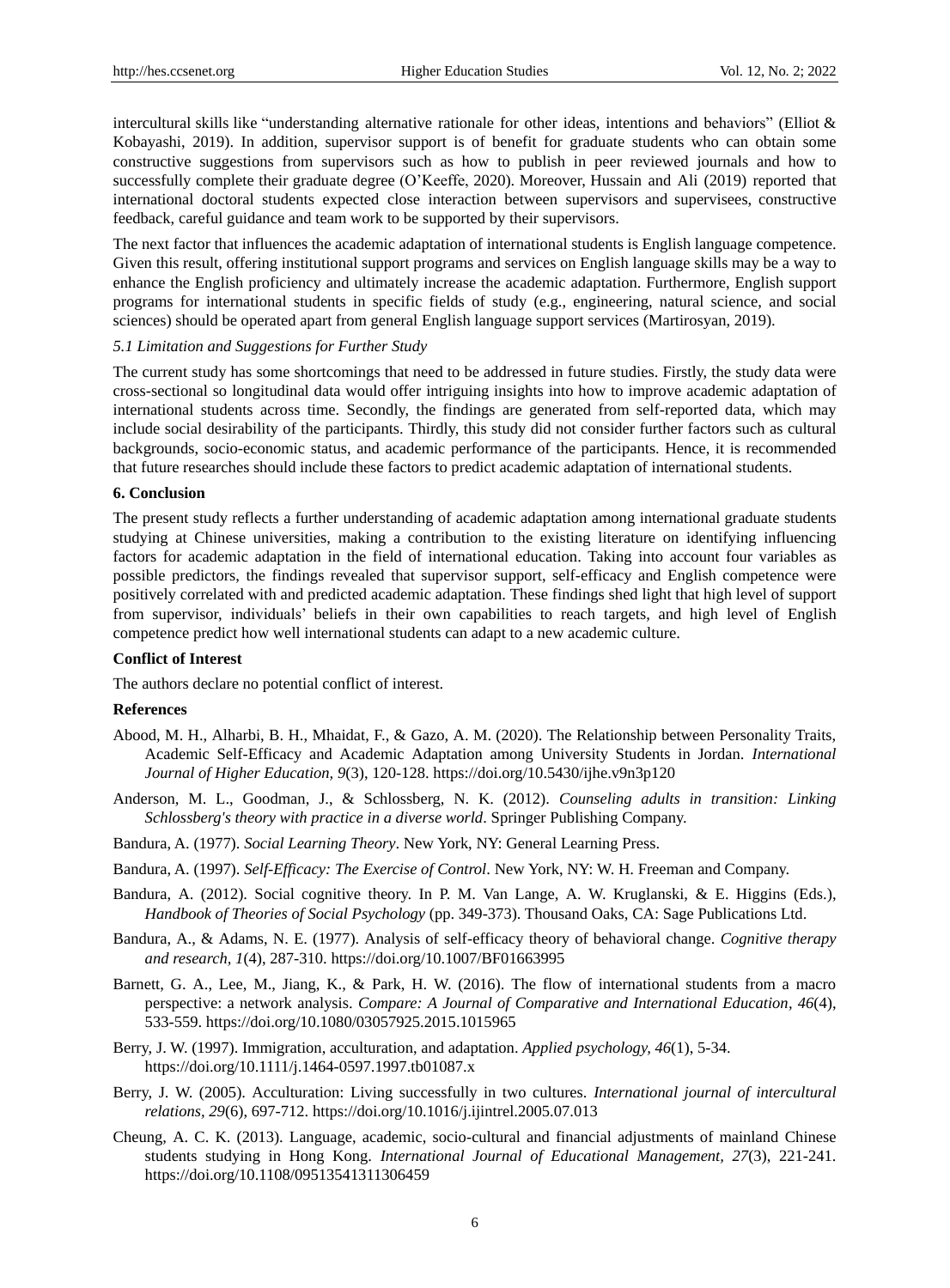- Cordeiro, S., & Lobo, C. C. (2016). Self-efficacy and academic adaptation: Contributions to promote psychological adjustment. *Human Frontier Science Program Journal, 10*(1), 1-10.
- De Clercq, M., Devos, C., Azzi, A., Frenay, M., Klein, O., & Galand, B. (2019). I Need Somebody to Lean on. *Swiss Journal of Psychology, 78*(3-4), 101-113. https://doi.org/10.1024/1421-0185/a000224
- Dentakos, S., Wintre, M., Chavoshi, S., & Wright, L. (2017). Acculturation motivation in international student adjustment and permanent residency intentions: a mixed-methods approach. *Emerging Adulthood, 5*(1), 27-41. https://doi.org/10.1177/2167696816643628
- Elliot, D. L., & Kobayashi, S. (2019). How can PhD supervisors play a role in bridging academic cultures?. *Teaching in Higher Education, 24*(8), 911-929. https://doi.org/10.1080/13562517.2018.1517305
- European Association for International Education. (2020, January 27). *China's 2020 target: reshaping global mobility flows.* Retrieved from

https://www.eaie.org/blog/china-2020-target-reshaping-global-mobility-flows.html

- Galloway, F. J., & Jenkins, J. R. (2005). The Adjustment Problems Faced by International Students in the United States: A Comparison of International Students and Administrative Perceptions at Two Private, Religiously Affiliated Universities. *NASPA Journal, 42*(2), 175-187. https://doi.org/10.2202/1949-6605.5038
- Hadi, N. U., & Muhammad, B. (2019). Factors Influencing Postgraduate Students' Performance: A High Order Top Down Structural Equation Modelling Approach. *Educational Sciences: Theory and Practice, 19*(2), 58-73. https://doi.org/ 10.12738/estp.2019.2.004
- Hsu, C. (2011). *Factors influencing international students' academic and sociocultural transition in an increasingly globalized society* (Order No. 3455443). Retrieved from https://search.proquest.com/docview/868529304?accountid=11524
- Hussain, M., & Ali, H. (2019). How to Supervise International PhD Students: A Narrative Inquiry Study. *International Journal of Higher Education, 8*(5), 143-156. https://doi.org/10.5430/ijhe.v8n5p143
- Hussain, M., & Shen, H. (2019). A Study on Academic Adaptation of International Students in China. *Higher Education Studies, 9*(4), 80-91. https://doi.org/10.5539/hes.v9n4p80
- Khuram, W., Wang, Y., Khan, S., & Khalid, A. (2021). Academic attitude and subjective norms effects on international doctoral students" academic performance self-perceptions: A moderated-mediation analysis of the influences of knowledge-seeking intentions and supervisor support. *Journal of Psychology in Africa, 31*(2), 145-152. https://doi.org/10.1080/14330237.2021.1903188
- Kim, Y. Y. (2001). Mapping the domain of intercultural communication: An overview. *Annals of the International Communication Association, 24*(1), 139-156. https://doi.org/10.1080/23808985.2001.11678984
- King, R., & Raghuram, P. (2013). International student migration: Mapping the field and new research agendas. *Population, Space and Place, 19*(2), 127-137. https://doi.org/10.1002/psp.1746
- Martirosyan, N. M., Bustamante, R. M., & Saxon, D. P. (2019). Academic and social support services for international students: Current practices. *Journal of International Students, 9*(1), 172-191. https://doi.org/10.32674/jis.v9i1.275
- Masgoret, A. M. (2006). Examining the role of language attitudes and motivation on the sociocultural adjustment and the job performance of sojourners in Spain. *International Journal of Intercultural Relations, 30*(3), 311-331. https://doi.org/10.1016/j.ijintrel.2005.08.004
- Morgan, G. A., Barrett, K. C., Leech, N. L., & Gloeckner, G. W. (2019). *IBM SPSS for Introductory Statistics: Use and Interpretation: Use and Interpretation*. Routledge. https://doi.org/10.4324/9780429287657
- Myers, R. (1990). *Classical and modern regression with applications* (2nd ed.). Boston, MA: Duxbury.
- O"Keeffe, P. (2020). PhD by Publication: Innovative approach to social science research, or operationalisation of the doctoral student … or both? *Higher Education Research & Development, 39*(2), 288-301. https://doi.org/10.1080/07294360.2019.1666258
- Perrucci, R., & Hu, H. (1995). Satisfaction with social and educational experiences among international graduate students. *Research in Higher education, 36*(4), 491-508. https://doi.org/10.1007/BF02207908
- Robertson, M., Line, M., Jones, S., & Thomas, S. (2000). International students, learning environments and perceptions: A case study using the Delphi technique. *Higher Education Research & Development, 19*,